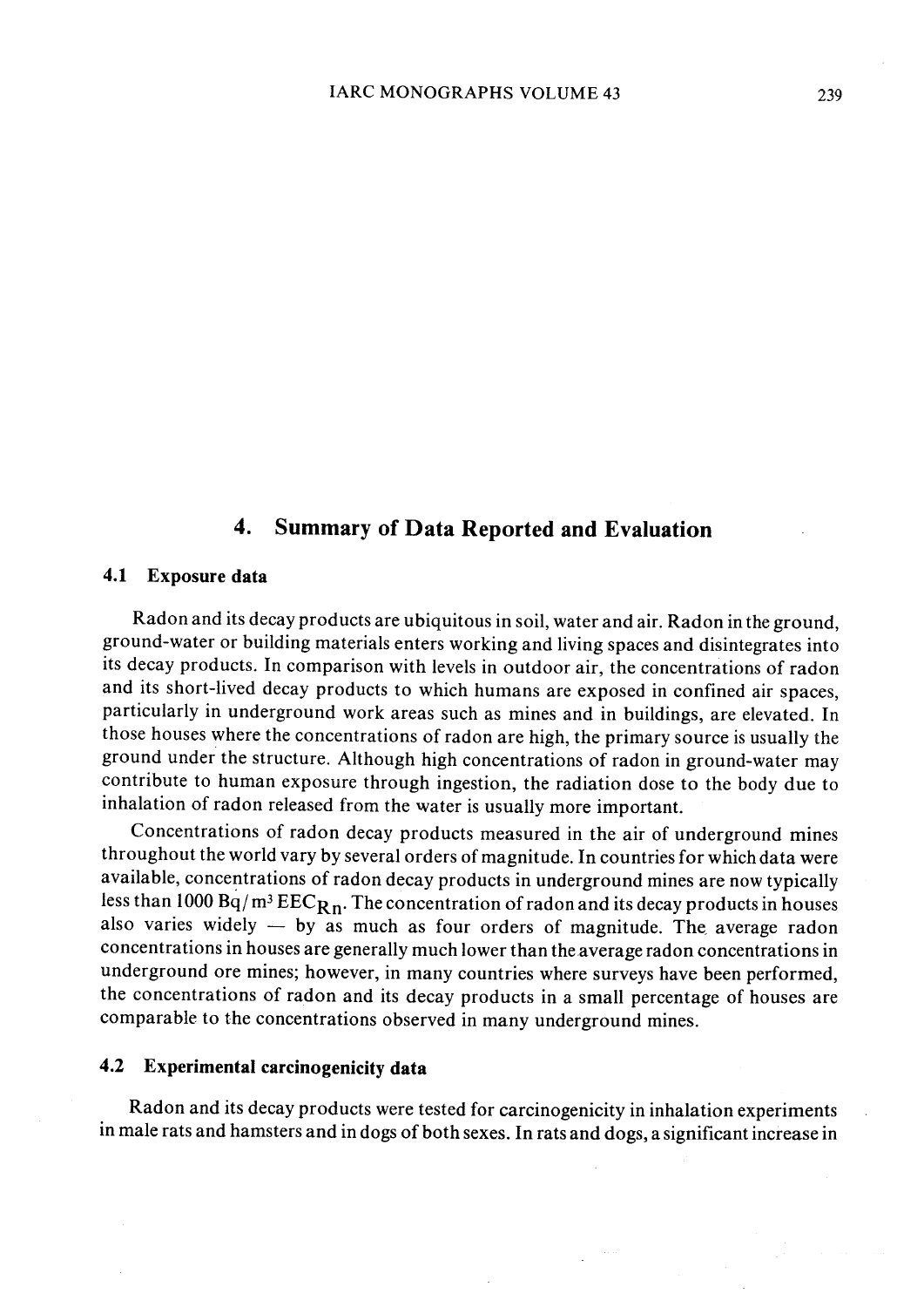the incidence of respiratory tract tumours was observed in comparison with unexposed animaIs. A dose-response relationship was noted in those experiments in rats in which it was tested. ln most instances, tumours at sites other than the lung were not reported, but, in one study, mention was made of tumours of the upper lip and urinary tract in rats.

Three treatments (inhalation of cigarette smoke, inhalation of cerium hydroxide particles and repeated intraperitoneal injections of benzo-5,6-flavone) increased the incidence of respiratory-tract tumours in rats exposed to radon and its decay products.

#### 4.3 Human carcinogenicity data

Raised lung cancer rates have been reported from a number of cohort and case-control studies of underground miners exposed to radon and its decay products. These include particularly uranium miners, but also groups of iron-ore and other metal miners, and one group of fluorspar miners. Strong evidence for exposure-response relationships has been obtained from several of these studies, in spite of uncertainties that affect estimates of the exposure of the study populations to radon decay products. Several small case-control studies of lung cancer have suggested a higher risk among individuals living in houses known or presumed to have higher levels of radon and its decay products than among individuals with lower presumed exposure in houses.

The evidence on the interaction of radon and its decay products with cigarette smoking with regard to lung cancer does not lead to a simple conclusion. The data from the largest study are consistent with a multiplicative or submultiplicative model and reject an additive model. Some other studies with smaller numbers do not clearly support this finding.

In many studies of miners and in one of 'presumed' domestic exposure, small-cell cancers accounted for a greater proportion than expected of the lung cancer cases. ln one population of uranium miners, this proportion has been declining with the passage of time.

### 4.4 Other relevant data

The effects of radon are largely attributable to the inhalation of its decay products. The pattern of their deposition in the respiratory tract is dependent on whether they are attached to particles or not. Deposition of the attached fraction is determined by the size of the particles in the associated aerosol. Following inhalation of radon and its decay products by experimental animaIs, the highest concentrations of short-lived decay products occur in the tracheobronchial and pulmonary region and in the kidney.

Although exposure of experimental animaIs to high levels of radon and its decay products can cause death, there is no evidence of any acute toxicity to humans from levels to which humans have been exposed.

In some, but not all, studies of groups of people either occupationally exposed to, or resident in areas of, high natural radiation, including elevated levels of radon and its decay products, an increased incidence of chromosomal aberrations has been observed. Radon and its decay products did not induce chromosomal aberrations in vivo in rabbits in one laboratory experiment but did induce chromosomal aberrations in human cells in vitro and sex-linked recessive lethal mutations in Drosophila.